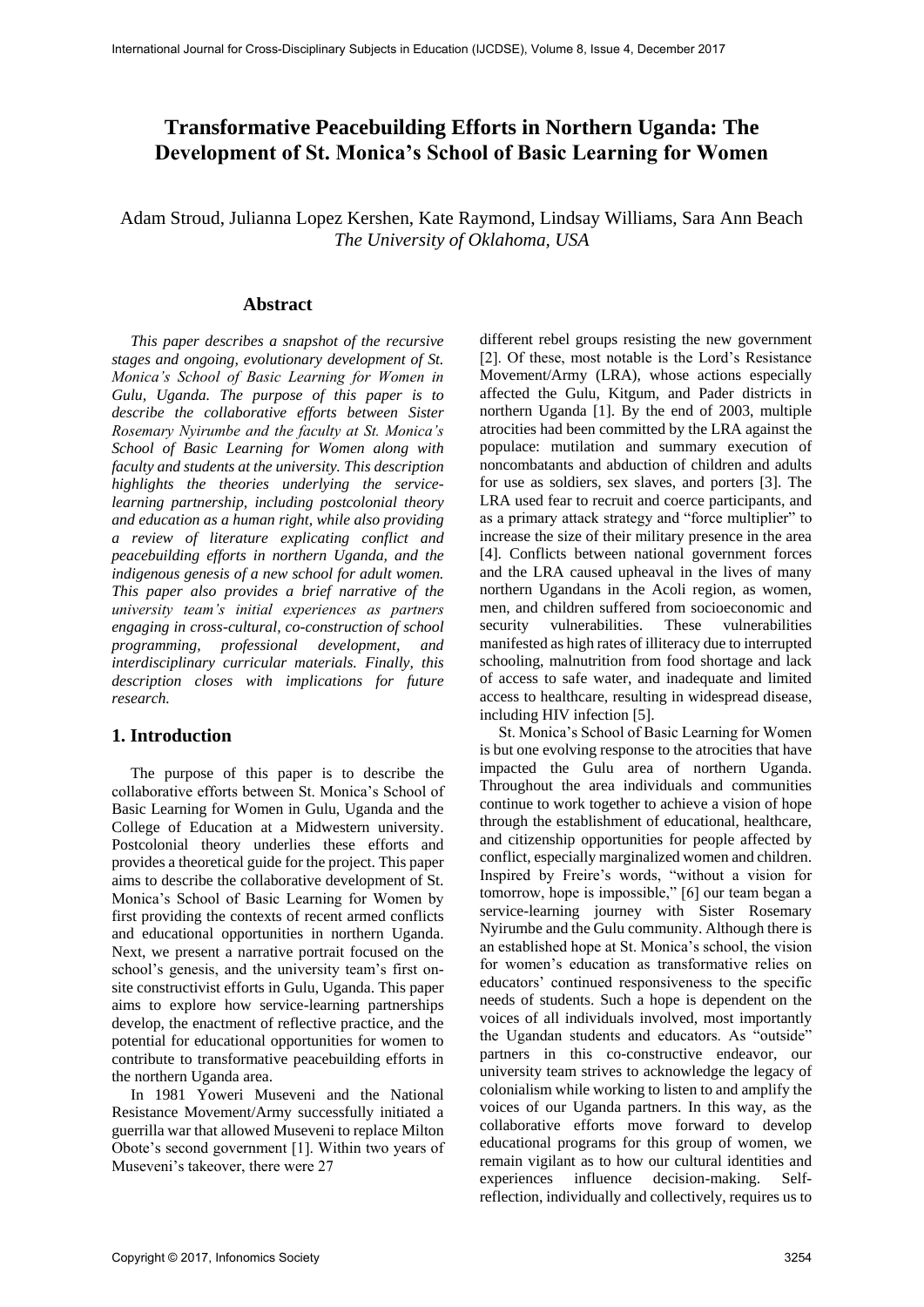consider the spaces we occupy and words we use. Effective education remains in jeopardy regarding the culture at large or with the constituencies who are more dedicated to maintaining the status quo than working to foster flexibility [7]. Uganda's postcolonial attempts at adopting social transformative goals and the tensions that developed into conflict [3], we are watchful as to how our work may contribute to misunderstandings within the cultures and communities of northern Uganda.

# **2. Postcolonial Theory**

Education is often understood as a path to economic prosperity. Although we recognize the power of education to act as currency in the workplace, education is also a road to emancipation, empowerment, and hope. At the invitation of our Ugandan partners, and stirred by our beliefs in the potential that an international, interdisciplinary university-community service-learning partnership would improve our own lives and the lives of others, we began this endeavor. Although we have yet to formally research the evolving partnership, the collective enterprise continues to gain support in the Gulu community. Working on an international development project specific to sub-Saharan Africa may have the purpose of improving the living conditions of others, however, it also challenges its architects to act within a framework that is noncolonial, collaborative, and inclusive [8]. Throughout this project, it has been critical that our efforts do not imitate previous ways in which "Western powers have adopted a 'therapy' approach in which they keep 'helping' others until they get them assimilated and changed to the way they want them to be" [8]. Efforts must be made to recognize "a multitude of voices of the historically marginalized and to work toward a theory of translation, a hermeneutics that makes it possible for the needs, aspirations and practices of a given culture to be understood by another" [9]. In order for an individual to step outside of their current social roles individuals need hope, courage, and motivation to find ways to break away from hopelessness [10]. In working with the individuals at St. Monica's School of Basic Learning for women, we have all felt, seen, and been influenced by the constant hope, courage, and motivation that surrounds that space. For the purposes of this article, a review of the professional literature that has informed our efforts focus on Uganda as a post conflict setting, for the purposes of this article, a review of the professional literature regarding the contexts of Uganda as a post conflict setting and the influences of education on girls, women, families, communities and the country is discussed.

# **3. Literature Review**

### **3.1. Gender and Education in Uganda**

Women play multiple roles within the family and community in northern Uganda, serving as primary caregivers for children and family while also directing domestic work and seeking income through work outside the home. The typical day for a Ugandan woman, which starts before sunrise and ends well after sundown, can include: sweeping the compound, cleaning the house, chopping firewood, cooking breakfast, getting children ready for school, working in the garden, walking between 5-10km to collect water, cooking lunch as children return from school, collect more water, pounding cassava (described as a very strenuous task), cooking supper for the family, and sponge-bathing young children [11]. Gender roles and responsibilities for girls dictate the availability of time, leaving them with little or no time for school. Despite the many obstacles women and girls face, Ugandan women who hold such crucial intrinsic factors such as self-determination, motivation, and self-belief, are able to maintain a commitment to education despite setbacks and challenges that occur along the way [12].

However, even with extra time and determination to attend school, many women are still unable to make the decision to attend class. This indecision has been found to be connected to the patriarchal structures within communities in northern Uganda that make women's school attendance largely dependent on whether they have the support of their husbands [11]. Educational programs must account for the realities of women and consider the routines of others before making decisions to create alternatives that could disrupt established roles in the family and community. Emphasis should be placed on the importance for developers and planners to pay more attention to women's concrete realities and discover their real aspirations as opposed to goals assumed by the reformers [13]. Such a focus places the indigenous knowledge of women as the basis of policy and practice. Set within the contexts of St. Monica's School of Basic Learning for Women, we still must keep the realities of the students at the forefront of decisions regarding school policy. This view also extends to the pedagogy of the school. The school is then placed within an ongoing evolution to function as a place that supports the desires of those who attend. This ebb and flows between teachers, learners, and members of the community sets within real settings and local contexts [14]. When the realities of women are given top priority, education for women benefits not just an individual, but also benefits her family, community and country.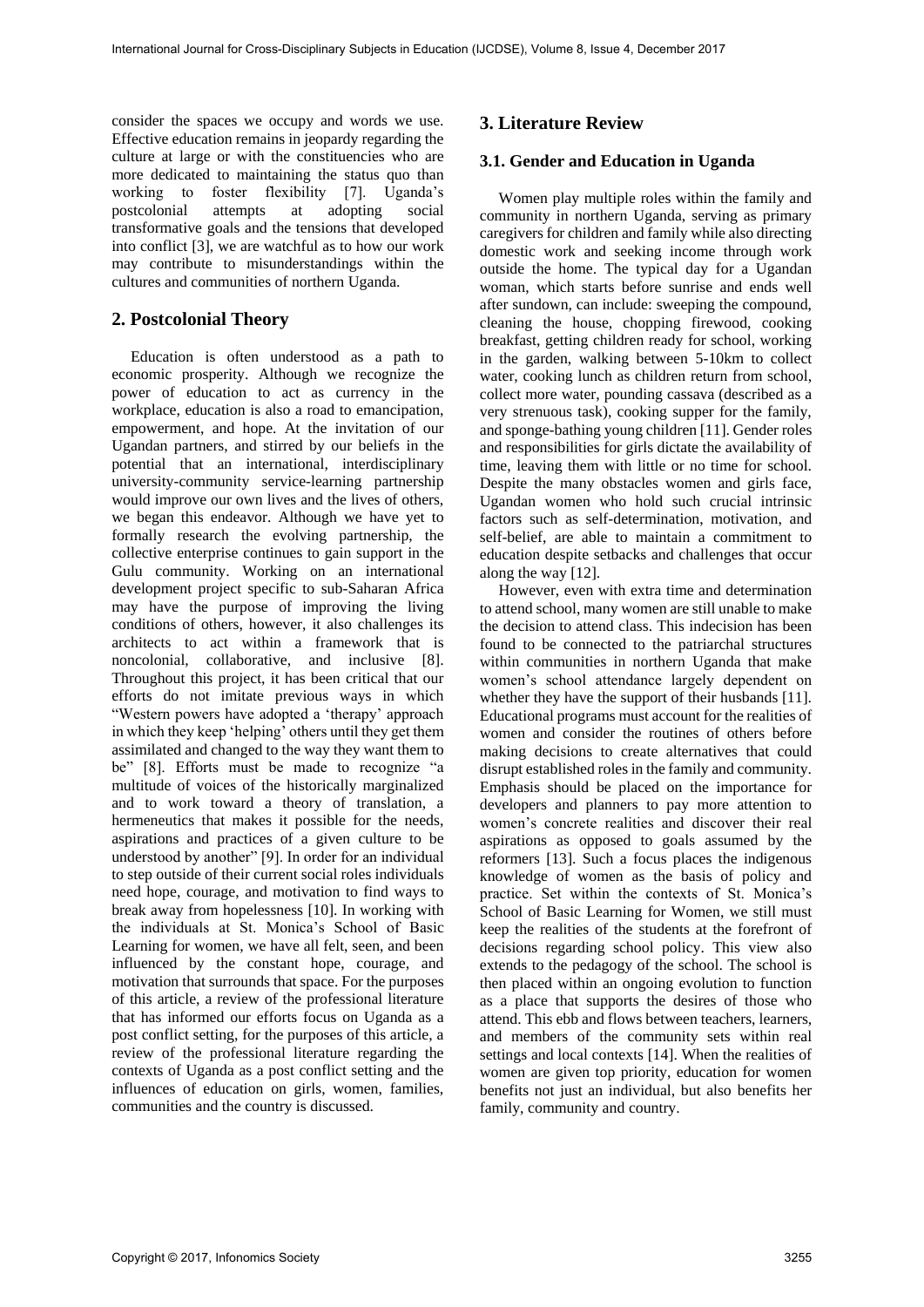#### **3.2. Influences on Children and Family**

Many of the students at St. Monica's School of Basic Learning for Women are mothers and caregivers. There is wide research indicating that women's access to educational attainment [15], and maternal literacy [16] positively affect children's learning and health outcomes. Findings from research indicate women retain into adulthood literacy skills taught in school, women's literacy predicts their ability to make informed decisions about nutrition and health for themselves and their families, and mothers with higher literacy skills are more likely to tutor their children and support their schooling [16]. For example, when parents are educated on issues such as spending dedicated time with children and taking an active interest in school related activities, the benefits are shared between parents, the children, and the wider society [17]. Although, it is important to consider differences across family structure and parental dynamics in Ugandan homes, it is especially important in Northern Uganda, where the lasting effects of conflict can be seen in the disruption of traditional family structures. Conflict has resulted in women serving as caregivers for children within their extended family, as well as community reintegration of women who, as child abductees by the LRA, have suffered interrupted schooling and, in some cases, given birth to children outside the bounds of cultural traditions of marriage. Conflict in Northern Uganda then has played an especially deleterious role in women's and girls' access to formal schooling, and thus has also negatively impacted children's schooling and health. For example, in the instances where the father could not, or chose not to support the family, the mother's involvement in education became crucial [12]. In addition, research has shown that in Ugandan homes the levels of education for the mother and father to help their children achieve higher in school are not the same [15]. Furthermore, in a study of 5,148 sixth grade students enrolled in 163 randomly selected primary schools in Uganda, it was found that a mother needed a secondary education to predict that her child would achieve higher in reading, and a post-secondary education for higher achievement in numeracy [15]. Expanding beyond literacy and numeracy education, especially of mothers, is also a pivotal factor in improving children's nutrition, disease prevention and health in post conflict countries. Research indicates that improving educational opportunities and access for individuals within the larger family unit (i.e., beyond the mother-child pair), and even within the community, can positively affect children's health [18]. This research may hold important lessons for increasing access to formal education in northern Uganda, where women and girls often care for children outside the birth mother-child relationship.

### **3.3. Influences on the Community and Country**

In sub-Saharan Africa, the gender parity index, which is calculated by taking the female literacy rate and dividing that by the male literacy rate, indicates that women aged 15 years and older are 24% less likely to be literate when compared to men of the same age [19]. Providing women with educational opportunities not only closes the gender parity index, but can result in economic increases as well. Because the average girl with a secondary education has an 18% return in future wages, when compared to boys having a 14% return, the World Bank found that a 1% increase in the proportion of women with secondary education can increase a country's annual per capita income growth rate by .3% [20]. Conversely, there is significant research showing the negative effects of women without educational opportunities. Research found that it is evident that the effect of non-literacy is detrimental to women in terms of their limited ability to obtain and understand important information, lower personal income, and lower selfesteem which can lead to seclusion [21]. Women who do have access to programs to help build literacy skills provide support for individuals sharing similar challenges. Research efforts have sought to examine how the roles of women in the community change as they seek to build their literacy skills by enrolling in literacy programs. It is reported that literacy classes provide important spaces for women to reconstruct their identity and belonging as emerging members of their families and give them the opportunity to live in an imagined community where they had a sense of belonging and being valued [11].

# **4. The Development of St. Monica's School of Basic Learning for Women**

In 1989, the Ugandan government's Education Policy Review Commission recommended instituting universal primary education [22]. In 1997, after the first direct presidential elections in Uganda, the newly elected Yoweri Museveni announced the elimination of school fees for primary education [23]. No age limits were included in the policies and thus, theoretically women who had their educations interrupted by the war were able to return to school. However, in practice, both hygiene issues and family care issues make it infeasible for most adult women to return to traditional primary school. The schools are often not equipped to deal with feminine hygiene issues. In addition, many adult women are responsible for the care of young children during the day or must work to provide for their families during the day, thus making attendance at a traditional school challenging if not impossible. A third obstacle for women who were abducted by the LRA is the fear and distrust with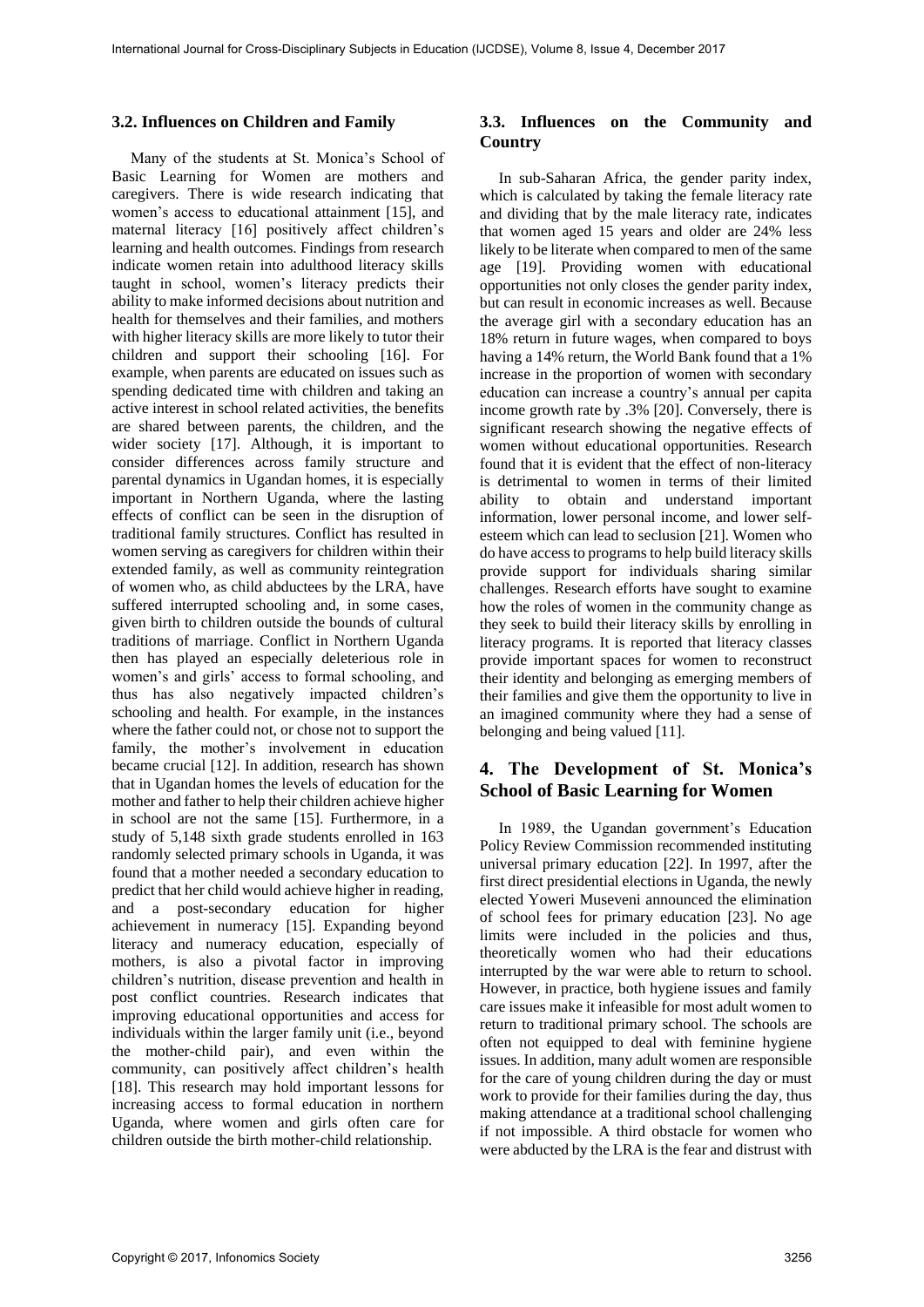which they are viewed by local communities because of their past affiliation with the rebels [24].

By 2002, Sister Rosemary Nyirumbe had taken charge of a little utilized vocational school for girls, called St. Monica's Tailoring School, in Gulu, Uganda. Gulu is a major commerce center in Northern Uganda, and also a regional nexus wherein many LRA actions occurred. Sister Rosemary began recruiting young women, many of whom had experienced trauma due to the LRA conflict. She encouraged these women to attend the school so as to learn practical skills such as sewing, pattern making, and cooking. The goal was to provide women with marketable skills that they could use to support themselves and their children. Over time the school and its programming expanded to include courses in culinary arts and hairdressing. As women graduated from these programs with both practical skills and selfconfidence, many began to express the desire to have learning opportunities similar to more traditional academic education in addition to their practical learning. These women shared their frustrations focused on how their limited English proficiency, and for some illiteracy, limited their ability to interact within the larger Gulu community in meaningful ways. For instance, some women shared that they were unable to read signs in town, discern healthcare and childcare options, or understand when financial transactions were unfair or unjust. Many suspected they may be taken advantage of within their place of work or in the market, but felt helpless to intercede because of limited literacy and numeracy skills, often in both Acoli, the local most prominent language in the Gulu area and in English, the lingua franca of commerce and education across Uganda.

However, it was not until one of the women Sister Rosemary worked with was misquoted and misrepresented in an English language newspaper article that Sister Rosemary determined to develop a pathway for the provision of more formal education opportunities. Within the article, Sister Rosemary's student sought to communicate her fear that the LRA would attempt to recapture her. However, her limited proficiency in English caused misunderstanding, and the writer of the article instead conveyed that this woman, one of many former wives of LRA leader Joseph Kony, had thoughts of returning to the LRA. This gross misunderstanding inspired Sister Rosemary to begin an endeavor to provide interested women classes in basic literacy and mathematics skills. Sister Rosemary felt that every woman deserved the opportunity to express herself and to be understood. This story served, and continues to serve, as a motivating catalyst for the development of the School of Basic Learning for Women.

By 2015, Sister Rosemary had established a nonprofit organization, the Sewing Hope Foundation, with the help of Reggie Whitten, an Oklahoma attorney. Mr. Whitten travelled to Gulu many times

and developed a friendship with and deep respect for Sister Rosemary and her work. He is determined to assist Sr. Rosemary's efforts to improve the lives of women in Uganda. With his assistance, Sr. Rosemary reached out to the university to determine if it could help to facilitate the development of a primary school for adult women in Gulu. Shortly after, a small group of faculty, including an Associate Dean of the College of Education at the university, visited St. Monica's and the Gulu community. Upon their return, the Associate Dean invited faculty within the college to consider leading this effort. Because of her experience in international literacy efforts, (author 5) met with the initial team to investigate the feasibility of establishing an accelerated primary school to meet the needs of the women in Gulu. (Author 5) has extensive experience working in professional development with teachers in developing nations. She began to work with Sr. Rosemary and the leadership in the College of Education to outline a plan to facilitate the development of the school, including a limited amount of funding for travel, resources, and additional personnel that could provide content expertise. During the 2015-2016 academic year, (author 5) recruited the remainder of the faculty/graduate team to join as the leadership team. (Author 2), a postdoctoral fellow, was recruited to help develop both the English language and literacy curriculums. Doctoral students (author 3), (author 4), and (author 1), all studying in the College of Education, were also recruited to develop the mathematics, social studies, and science curriculums, respectively.

### **4.1. Envisioning Our Work**

We began our work prioritizing two goals: to develop the structure of the curriculum, including specific units of instruction, and to develop a sense of partnership and community with our counterparts in Gulu, including the newly recruited teachers. We felt that developing an overarching structure of the school curriculum would help establish goals for instruction and give our partners in Gulu a starting point as they began to plan for their classes. Equally important, however, was the establishment of a working relationship in which the university and Gulu partners were seen as complementary equals; we could offer pedagogical expertise while our counterparts had expertise in the local culture and schooling traditions. Post-colonialism guided our efforts; we did not seek to enter the St. Monica's community as experts demanding compliance, but rather equal participants seeking to learn about the community its ways of knowing and learning [25]. We were keenly aware of our limited knowledge of the history and cultures of Uganda and sought to learn more about the culture through our partners. We sought to create a school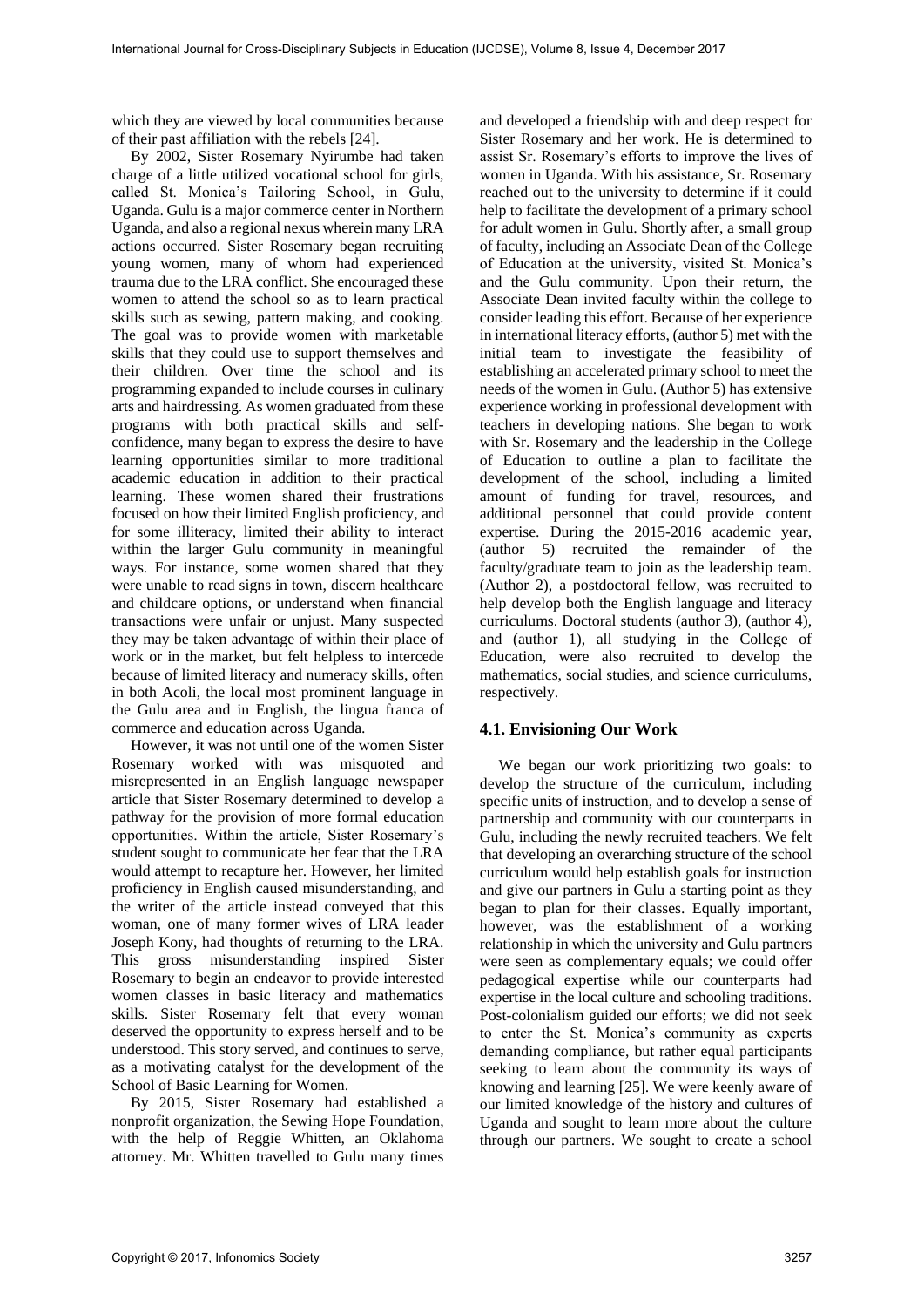which would affirm and empower the students and teachers with whom we would be working.

#### **4.2. Early Lessons in Developing Partnerships**

Of the many lessons we learned during the first trip to Gulu, one of the most dominant and difficult to describe in its entirety, was the depths to which colonialism within the education system, and especially within the minds of adult learners and teachers, still prevailed in Uganda. We first met with the teachers recruited to teach within the new school during a weeklong visit in March of 2016. In order to establish our roles as learners, as well as teachers, within the first meeting we asked for a lesson in Acoli from our new colleagues. In this teaching and learning experience we learned basic greetings and pleasantries, and the Ugandan teachers seemed confident and comfortable in their roles while teaching us the lesson. Learning how to properly greet others proved to be challenging for some of our team members, as the proper way to address another person within the local community depended not simply on the person, but also on the particular context within which they are being addressed. For example, our new colleagues explained to us that greetings for elders were different than the greetings for younger people. However, a student, regardless of age, addressing a teacher would always use the greeting for an elder, regardless of the age of the teacher. Similarly, a teacher addressing a student would always address them as they would a younger person, regardless of their actual ages. Our team reflected on the experience of learning formal greetings as one example of the legacy of hierarchical status in coloniality continues to shape day to day interactions. Within this initial meeting, we also invited our Ugandan teacherpartners to simply address us by our first names, expecting that we would interact with them in the same ways. In this way, collegial behaviors that felt casual and comfortable to us, we realized, may have felt odd or uncomfortable to our Ugandan colleagues. Over time this first name interaction was generally accepted, however we noted that our partners in Gulu had difficulty addressing (author 5), our team leader, by her first name. At that first meeting, after our Acoli lesson, we invited our partners to share their vision, ideas, and goals for the developing school. Despite their previous comfort with teaching us to greet one another in Acoli, this question unexpectedly changed the dynamic between ourselves and our partners. At this question, our Ugandan partners quickly shifted to a hierarchal pattern of deference: within both the discourse exchanges between one another, and the discourse interactions between our team and the Ugandan teachers. The conversation between the teachers changed to one in which we observed the female teachers looking to their male colleagues before speaking. The male teachers began to defer

comments and ideas to the sole nun who was participating in our group. As our team began to interject and present ideas into the conversation, our partners also began to defer their comments to ours, in a way that we understood to be affirming that they would implement our ideas with little discussion or questioning. Our team met together after this meeting and reflected on our personal and, collective discomfort at how readily our Ugandan colleagues appeared to "agree" with our ideas. We recognized that the deference displayed to us, while it could be understood as communicating respect, also served as a harbinger for the true, mutually-respectful relationship building that was to come. At the end of the meeting, we asked our Gulu partners to prepare short mini-lessons for our next meeting so that we could learn what teaching and learning was like in Gulu.

When presenting these mini-lessons at our next meeting, our partners again shifted easily into their role as teachers. When we began to take notes during the first mini lesson, we were quickly corrected and told that note-taking would come after the discussion. We were also instructed on the customary ways to clap for ourselves and others when appropriate. Yet, when the mini- lessons were over and we began to discuss plans for the remainder of our trip and for the school, our partners returned to deferring to us or to the males in the group. We began to be concerned that we were being told what our partners believed we wanted to hear, rather than their honest opinions. Awareness shifted to the recognition and experience concerning the after effects of colonialism within learning and teaching interactions, realizations about implicit meanings within shifts in conversational patterns and tone, and the need to work explicitly to establish mutually-respectful professional relationships amongst our team and our Ugandan colleagues during this development process.

In our next meeting, however, we seemed to reach a milestone. The purpose of this meeting was to share the assessments we had created for the incoming students with our partners in Gulu, so that we, as a team, could begin the assessment process the next day. We began by sharing the assessment of English language ability. Based on sound learning and assessment principles, the assessment asked students to examine a culturally appropriate picture and describe what they saw in English. As we shared our thinking, our partners became even more quiet than usual. After much questioning, one of the teachers volunteered that the students we were to assess would be uncomfortable with this activity and suggested that the assessment be formatted as an interview where the students were able to talk about themselves and their families instead. We spent the rest of the morning rewriting and revising a new assessment for English language that the teachers felt would be more appropriate for the students. We felt this represented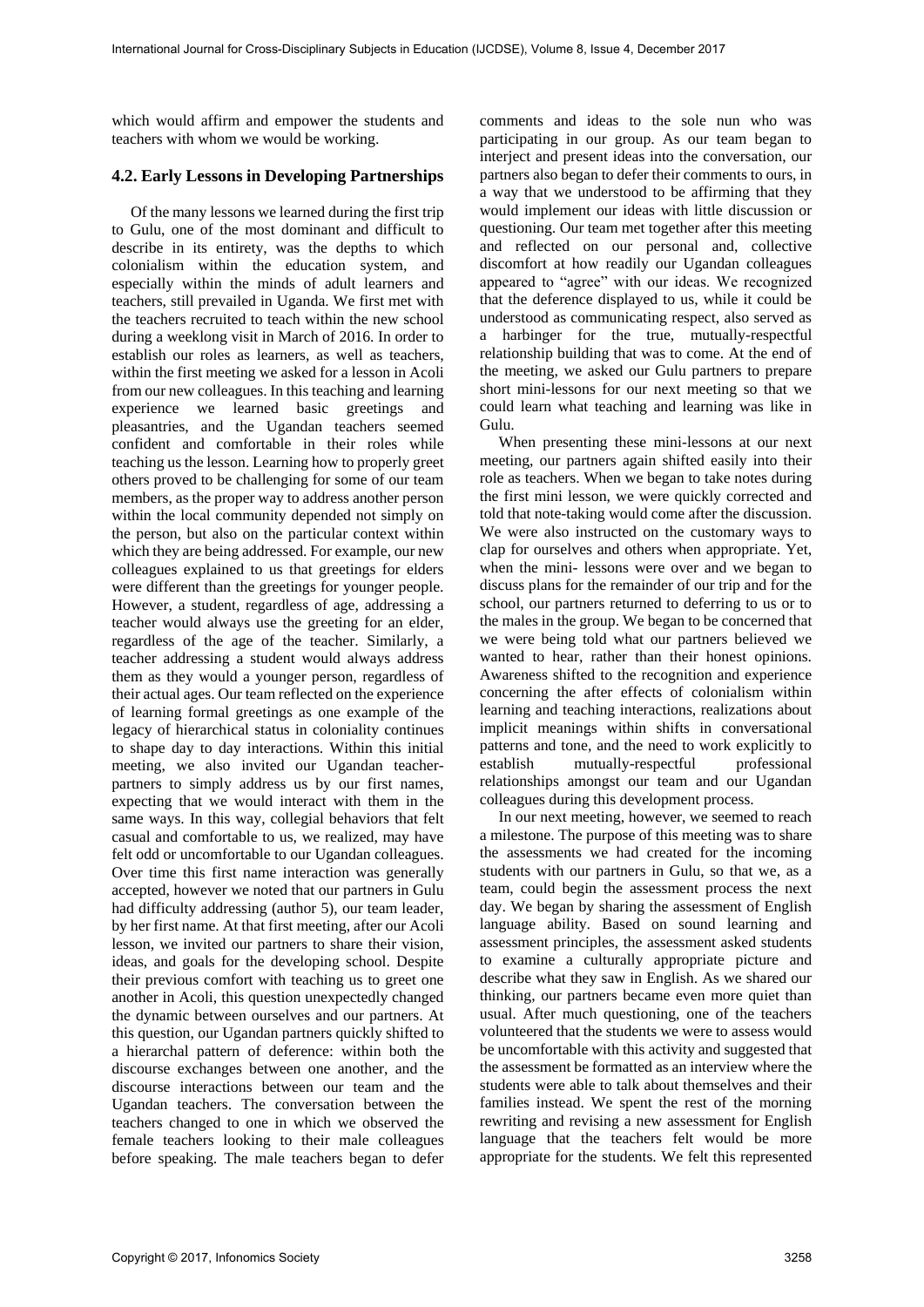a milestone in our relationship because we were able to respond positively to the input given to us.

As we moved on to discuss the assessment in literacy and mathematics, the teachers seemed to be more comfortable making suggestions and changes. The day ended with providing each teacher a fully developed mathematics unit as an example of the type of resource we could write and provide for them. Two of the four teachers present provided written feedback on the unit and its structure. Finally, the team worked together to draft a mission statement for the school. After several versions were written and revised based on input from every member of the team, we agreed on the following mission statement: The school participates in the empowerment of women through the provision of quality basic education and other life and practical skills which support and enhance their efforts in parenting, contributing to society, and improving their quality of life and the lives of their children. Maintaining a relationship strongly grounded in the idea of developing relationships in a postcolonial era that does not manifest into a onedimensional view that reflect world hierarchies and divisions [8] is important as we continue to move forward in our work. Because of the limited time we have working with our partners on the ground in Gulu, like the mission statement, developing a curriculum responsive to the needs of the students has required many revisions and restarts, as our partners begin to share more of their thinking about the needs of their students.

# **4.3. Curriculum and Professional Development**

Since we were working from a post-colonial mindset, it was important that we not impose a US curriculum on the school. We knew that many women who would attend primarily wanted to learn English language skills to be able to speak, read and write. Additionally, the women wanted to use mathematics more effectively to be able to better their own circumstances and be able to speak for themselves. We also anticipated that some of the women would want to continue their education. We knew we had to prepare those interested women for the high stakes test they would have to pass to enter secondary education.

Hence, we began to look for a copy of the Ugandan primary curriculum in the subjects that would be tested: English, mathematics, social studies and science. Both groups of women would come to the school with varying levels of English language proficiency, literacy skills, and mathematics knowledge, so the first step was to create screening assessments that would be culturally relevant while enabling the teaching staff to know what skills and abilities the women were bringing to school. As the Ugandan primary grades curriculum was created for

children to progress through over the course of seven years, we knew that we would need to condense the content into three to four years. Also, the curriculum needed to be organized in such a way that it honored the knowledge that the adult students would bring about their communities and the world around them while supporting their development of English language and literacy skills. It was also important that lessons and activities be relevant to the lives of the women and that teaching practices be grounded in principles of active, participatory, emancipatory learning. We decided that a curriculum organization to support these key principles would be one of cross disciplinary units that integrated familiar concepts in social studies and science along with English language and literacy lessons and mathematics concepts as appropriate. Curricular concepts in science and social studies were reviewed and combined into seven overarching themes. The concepts making up the themes were identified and sequenced from simple to complex and ordered into specific units of instruction. The concepts that were more simple and familiar to adults were integrated into the English oral language units that would make up the first two years of schooling. The focus of those units would not be to teach new concepts about the world as a teacher might do in the early primary grades but to use the women's knowledge for how the world worked to teach English vocabulary and sentence structures as well as support their reading and writing ability.

Our perspective shared foundational beliefs with the researchers who define literacy, and being literate, as differing from context to context [26]. Because of this guiding framework, and coupled with postcolonial theory, we have collaborated with our Ugandan partners to develop literacy and numeracy lessons and materials that are pertinent within the everyday context for women in the Gulu area. These curricular materials have been revised, and continue to be revised, under the guidance of our Uganda colleagues. We recognize that increasing women's access to literacy and numeracy means more than simply creating school sites and coursework. For us, access includes supporting women to develop positive learning identities and self-efficacy as learners, through the inclusion of an asset-based approach that meets learners where they are, actively engaging our students as partners in the education process, and communicating positive progress to learners so that they are motivated to attend classes and stay in the programming. In this way, we are cognizant of the importance of teaching the meta-narratives of schooling to our women students, such as attentional space in the classroom, how to use materials and tools to learn academic content, ways of tracking one's learning through note-taking, drawing, and practice, and materials and conversational skills for at home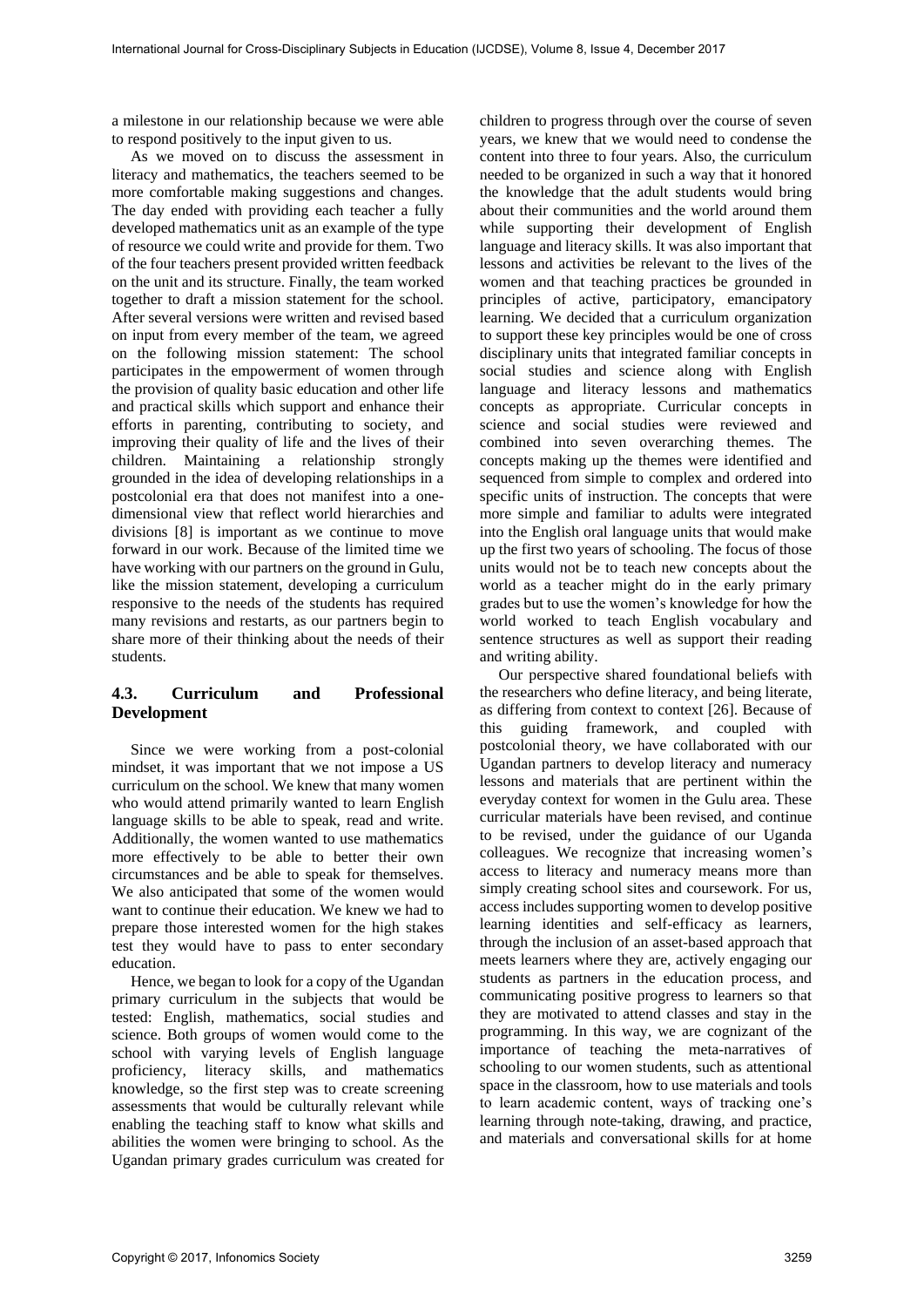practice of reading, writing, and mathematics practice with children in the home.

Additionally, the design and redesign of materials utilizes an interdisciplinary approach, with clear modeling for teachers and learners around the use of academic vocabulary and disciplinary language, as well as text structures and linguistic features that serve to promote deeper inquire into content learning. This approach is also spiraling, thus designed to iteratively return to key content concepts within the Ugandan primary curriculums of English, mathematics, science, and social studies, and academic reading and writing processes over the course of multiple units of study.

Finally, the materials under development include explicit parent-child activities, as well as inclusion of topics of interest generated by the adult women enrolled in the school such as reading and responding to citizenship issues, current events, workplace documents, and public service documents related to accessing healthcare. For the mathematics curriculum, it became evident that the women relied on ways of knowing mathematics that had been culturally developed and learned. For example, while most of the women cooked regularly, a system of color coded measuring scoops reframed measurements in cooking. The system allowed recipes to determine amounts needed by the color of the scoops being used. For example, a recipe might call for two red scoops or one blue scoop of an ingredient. Thus, as the women engaged in their daily cooking, they developed reasoning around ratios and proportions. For example, they could explain how many red cups was equivalent to a blue cup. However, this representation of measurement did not help to develop the women's sense of fractions, as the U.S. Customary units of half and quarter measurements might.

Additionally, many of the women performed basic calculations in ways not widely known in the US. For example, many women used a system of repeated doubles to multiply numbers. For example, to multiply five and seven, they would first double five to find the product of five and two, then double their result again to find the product of five and four. They would then reason that seven was equivalent to a single five, plus double five, plus quadruple five, and add their results. Because of these insights into the mathematical understandings of the women, the mathematics curriculum strove to provide women with opportunities to first express their own understandings of mathematical concepts and then use their own ways of knowing to extend their understanding.

### **5. Implications for future research**

Future research may use a two-prong case study design [27]: one line of research investigating the experiences of the graduate and faculty group responsible for school and curricular development and a second line of research examining the undergraduate students involved in the service learning and travel experiences in Gulu. These investigations may be descriptive and phenomenological, aiming to document participants' experiences so as to better understand postcolonial service work in action, and thus informing the ongoing work in Gulu and, more generally, university service-learning projects partnering between former colonizers and postcolonial states. Such research will require at least three forms of data collection: detailed ethnographic work, including closely developed field notes through participant observation in context [28], and semistructured interviews [29].

### **5.1. Theoretical frames and methodologies**

Additionally, the first line of study will require the use of self-study methods focused primarily on selfgenerated and self-reported narratives/storytelling, critical incidents, and responses to shared reading [30]. Utilizing narratives and the identification of critical incidents provides the graduate/faculty development team the venue for analyzing our epistemologies and (pre)dispositions. Self-study is borne out of the desire to better understand, and thus improve one's practice [30]. Such self-study is both autobiographical and collective [31], and in this way, containing many voices and many areas of interest (i.e., it is multi-vocal and multi-focal). Autobiographical study in education assists educators in considering how past experiences inform current practice, as well as waking us up to mindful engagement with learners, formally and informally [31]. This work would require the explicit acknowledgement of an ethnographic stance, recognizing the multiplicity within each of the participants, including examinations of bias and ethnocentrism, an examination especially salient because of international context of this work. With regards to possible theoretical frames for data analysis, such research may draw from a number of methods and theories. We offer the following as possible best fits moving forward, as complement to the case method research design. Narrative analysis methods will be well-suited to the analysis of critical incident stories and the subsequent questions arising from descriptions of problems of practice that we wrestle to understand [32]. Narrative inquiry methodology [34, 35]; seeks to utilize stories as means of understanding another's experience and meaning making. This methodology is both a way to study experience and a way to understand it, thus it is a method used in research design, data analysis, and writing about data. Within this methodological construct, the role of the researcher is as coconstructor of knowledge and story. As such, it is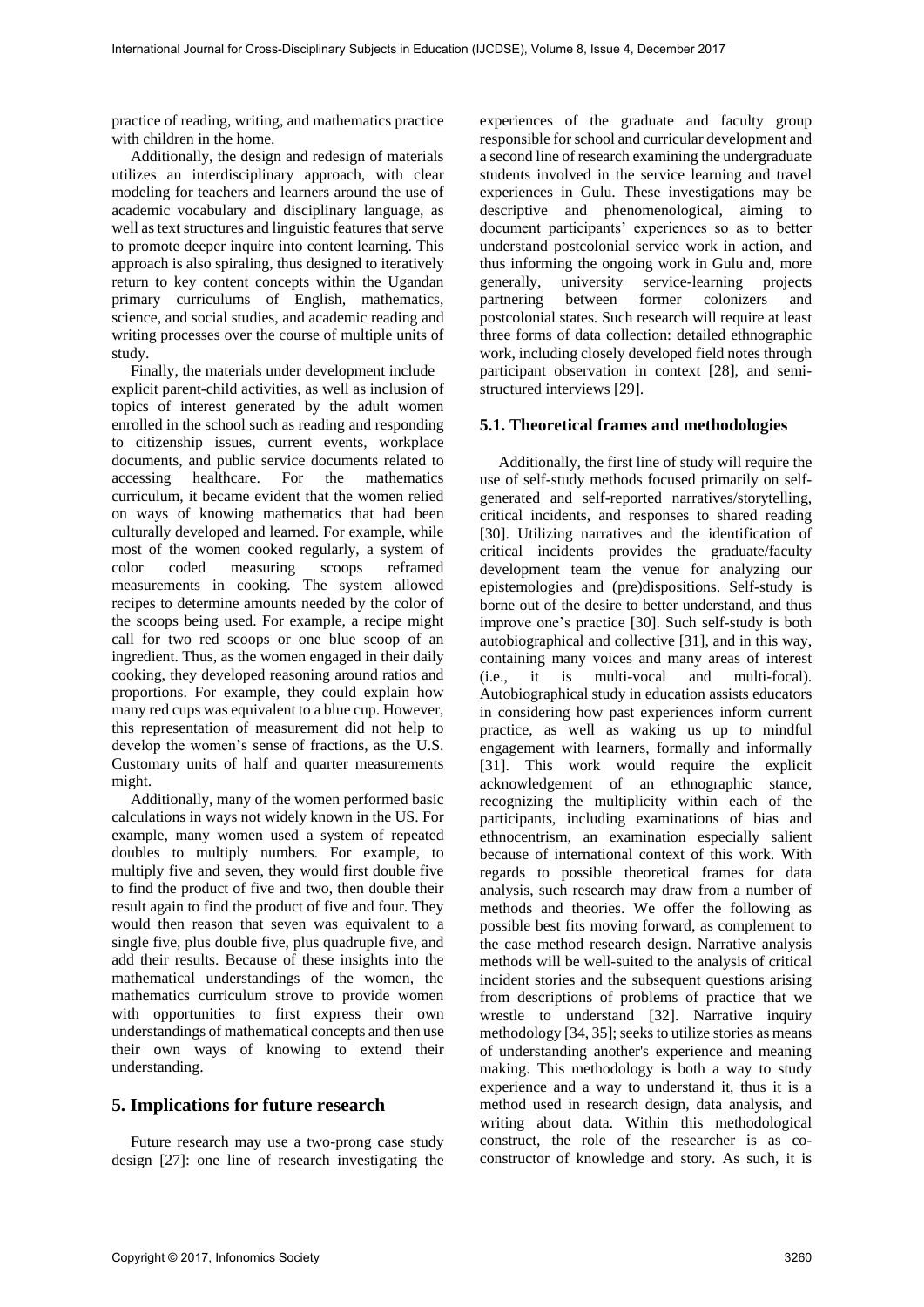paramount that the researcher engages in reflexive writing and conversation with the participants and the data set. In this way, the researcher recognizes her/his role in the construction and selection of meaning, and the limitations therein [34]. Because this study seeks to understand the effects and quality of participation in the service-learning experience, the reflective stance privileged by narrative inquiry methods is appropriate.

### **6. References**

[1] Finnstrom, Sverker. "Wars of the Past and War in the Present: The Lord's Resistance Movement/Army in Uganda." Africa: Journal of the International Africa Institute 76, no. 2 (May 2006): 200-20. https://doi.org/10.3366/afr.2006.76.2.200.

[2] Bond, G. C., and J. Vincent. "The moving frontier of AIDS in Uganda: contexts, texts and concepts. ." In Contested Terrains and Constructed Categories: Contemporary Africa in Focus. Boulder, Colorado: Westview Press, 2002.

[3] Acker, Frank Van. "Uganda and the Lord's Resistance Army: The New Order No One Ordered." African Affairs, 103, no. 412 (2004): 335-357.

[4] Vinci, Anthony. "The Strategic Use of Fear by the Lord's Resistance Army." Small Wars & Insurgencies 16, no.3 (2005).

[5] Atekyereza, Peter Rwagara. "Deprivation, HIV, and AIDS in northern Uganda." African Sociological Review 18, no. 1 (2014): 91-111. http://www.jstor.org/stable/afrisocirevi.18.1.91.

[6] Freire, Paulo, Donaldo P. Macedo, Alexandre K. Oliveira, Martin Carnoy, Ladislau Dowbor, Ana Maria Araújo Freire, and Paulo Freire. Pedagogy of the heart. London: Bloomsbury Academic, 2016.

[7] Bruner, Jerome. The Culture of Education. Cambridge, MA: Harvard University Press.

[8] Shizha, Edward, Makuvaza, Ngoni. "Re-thinking Education in Postcolonial Sub-Saharan Africa – PostMillennium Development Goals." in Re-thinking Postcolonial Education in Sub-Saharan Africa in the 21st Century. Rotterdam, The Netherlands: Sense Publishers, 2017.

[9] Tikly, Leon. "Education and the new imperialism." Comparative Education 40, no. 2 (2004): 173-98. doi:10.1080/0305006042000231347.

[10] Greene, Maxine. Releasing the Imagination: Essays on Education, the Arts, and Social Science. San Francisco, California: Jossey-Bass, 1995.

[11] Kendrick, Maureen E., Hissani, Hizzaya. "Letters, Imagined Communities, and Literate Identities: Perspectives from Rural Ugandan Women." Journal of Literacy Research 39, no. 2 (2007): 195-216.

[12] Warrington, Molly. "Challenging the Status Quo: The Enabling Role of Gender Sensitive Fathers, Inspirational Mothers and Surrogate Parents in Uganda." Educational Review, 65, no. 4 (2013): 402-415.

[13] Nzomo, Maria. "Women and Democratization Struggles in Africa: What Relevance to Postmodernist Discourse." Feminism, Postmodernism, Development. (1995), 131-41.

[14] Leach, Jenny, and Bob Moon. The power of pedagogy. Sage, 2008.

[15] Wamala, Robert, Omala Saint Kizito, and Evans Jjemba. "Academic Achievement of Ugandan Sixth Grade Students: Influence of Parents Education Levels." Contemporary Issues in Education Research (CIER) 6, no. 1 (2013): 133. doi:10.19030/cier.v6i1.7612.

[16] Levine, Robert A., Sarah Levine, Beatrice SchnellAnzolla, Meredith L. Rowe, and Emily Dexter. Literacy and Mothering: How Women's Schooling Changes the Lives of World's Children. Oxford, UK: Oxford University Press, 2012.

[17] Drajea, Alice, and Carmel O'Sullivan. "Influence of Parental Education and Family Income on Children's Education in Rural Uganda." Global Education Review 1, no.3 (2014):149-166.

[18] Moestue, H., and S. Huttly. "Adult education and child nutrition: the role of family and community." Journal of Epidemiology & Community Health 62, no. 2 (2008): 153- 59. doi:10.1136/jech.2006.058578.

[19] United Nations Educational, Scientific and Cultural Organization. "Adult and Youth Literacy." UIS Fact Sheet, no. 32 (September 2015): 1-6.

[20] Wade, Sarah. "5 Reasons You Should Care About Girls' Education." United Nations Foundation 5 Reasons You Should Care About Girls Education Comments. January 13, 2014. Accessed September 08, 2017. http://unfoundationblog.org/5-reasons/.

[21] Akello, Judith Abal, Evelyn Lutwama-Rukundo, and Peace Musiimenta. "Functional Adult Literacy: An Alternative Gateway to Grassroots Women's Improved Income Generation in Lango Subregion, Northern Uganda." Adult Education Quarterly 67, no. 2 (2017): 79-96.

[22] Stasavage, David. "The role of democracy in Uganda's move to universal primary education." The Journal of Modern African Studies 43, no. 1 (2005): 53-73. doi:10.1017/s0022278x04000618.

[23] Grogan, Louise. "Universal Primary Education and School Entry in Uganda." Journal of African Economies 18, no. 2 (March 1, 2009): 183-211. https://doi.org/10.1093/jae/ejn015.

[24] Whitten, R., and N. Henderson. Sewing Hope. Oklahoma City, OK: Dust Jacket Press, 2013.